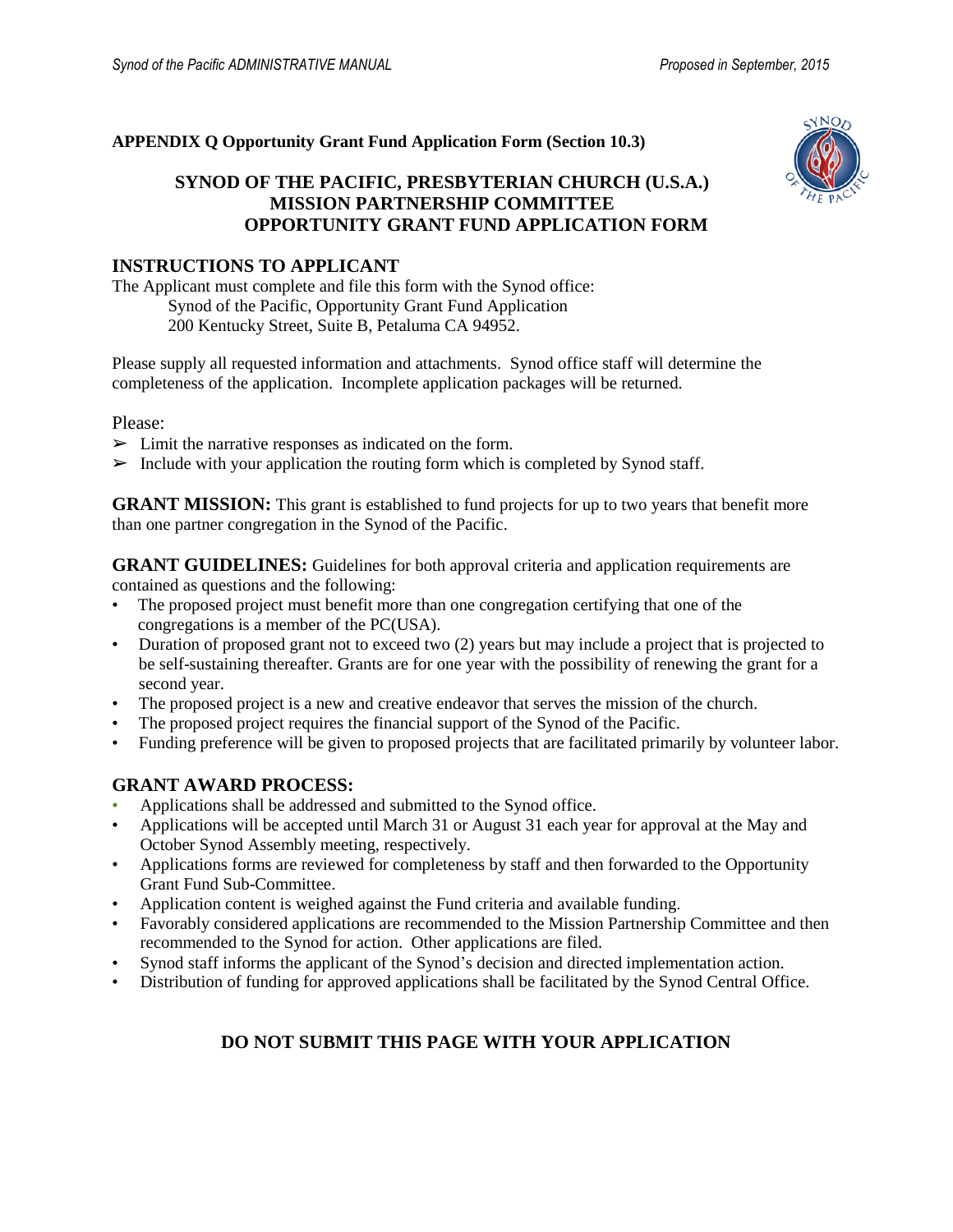#### **SYNOD OF THE PACIFIC, PRESBYTERIAN CHURCH (U.S.A.) MISSION PARTNERSHIP COMMITTEE OPPORTUNITY FUND GRANT APPLICATION FORM**

**Project Title: \_\_\_\_\_\_\_\_\_\_\_\_\_\_\_\_\_\_\_\_\_\_\_\_\_\_\_\_\_\_\_\_\_\_\_\_\_\_\_\_\_\_\_\_\_\_\_\_\_\_\_\_\_\_\_\_\_\_\_\_\_\_\_**

**Project Summary:** (Please provide a five-line project summary: what need is served, who and how many are served, where and how services are provided, and how the beneficiaries' lives and the community's quality of life are different as a result.)

This is the **First** / **Second** year of Opportunity Grant funding (please circle one)**.**

**Project Management Address: \_\_\_\_\_\_\_\_\_\_\_\_\_\_\_\_\_\_\_\_\_\_\_\_\_\_\_\_\_\_\_\_\_\_\_\_\_\_\_\_\_\_\_\_\_\_\_\_\_**

#### **Sponsoring Congregation and Presbytery: \_\_\_\_\_\_\_\_\_\_\_\_\_\_\_\_\_\_\_\_\_\_\_\_\_\_\_\_\_\_\_\_\_\_\_\_\_\_**

(Please note that the sponsoring Congregation shall be a member of a Presbytery in the Synod of the Pacific, PC (U.S.A.). A Presbytery of this Synod may sponsor a project. The sponsor shall act as the fiduciary for this project.)

**Sponsoring Fiduciary Contact: \_\_\_\_\_\_\_\_\_\_\_\_\_\_\_\_\_\_\_\_\_\_\_\_\_\_\_\_\_\_\_\_\_\_\_\_\_\_\_\_\_\_\_\_\_\_\_\_\_**

**Sponsoring Fiduciary Address: \_\_\_\_\_\_\_\_\_\_\_\_\_\_\_\_\_\_\_\_\_\_\_\_\_\_\_\_\_\_\_\_\_\_\_\_\_\_\_\_\_\_\_\_\_\_\_\_\_**

**Sponsoring Fiduciary Telephone Number: \_\_\_\_\_\_\_\_\_\_\_\_\_\_\_\_\_**

**Grant amounts requested.** (for the number of years grant funding is requested)

**First Year: Second Year: Total amount: \$ \_\_\_\_\_\_\_\_\_\_\_. \$ \_\_\_\_\_\_\_\_\_\_\_. \$ \_\_\_\_\_\_\_\_\_\_\_\_.**   *(if any)* 

**Total annual cost of the project:**

| <b>First Year:</b> | <b>Second Year:</b> Third Year: | <b>Fourth Year:</b> |
|--------------------|---------------------------------|---------------------|
|                    | ۱n                              |                     |

**Budgets:** Please attach a copy of the full project budget for this application year. Please also include your forecast funding by source, and forecast expense amounts by category until the activity is incorporated in the requestor's annual operating budget or becomes otherwise selfsustaining.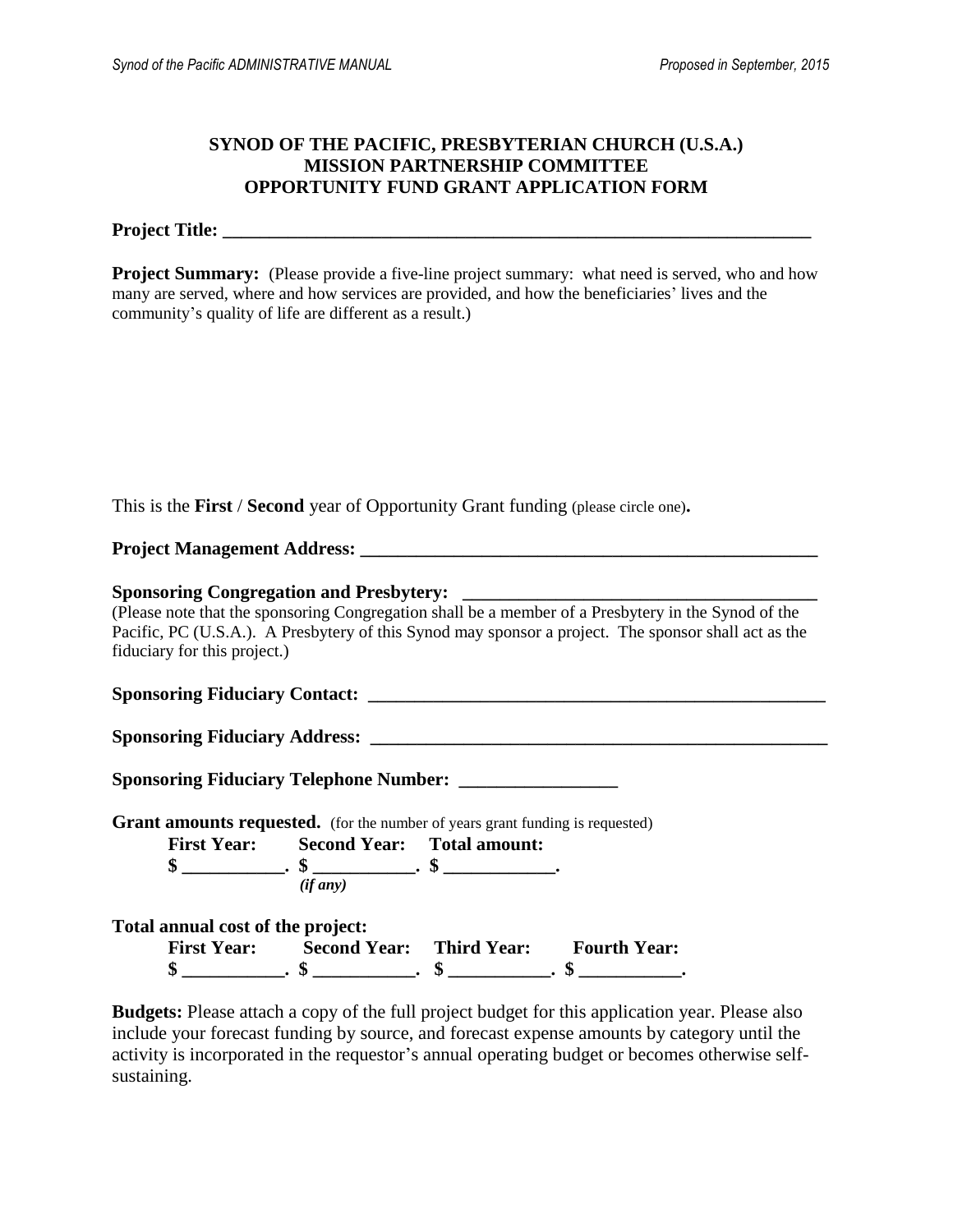# **OPPORTUNITY FUND GRANT APPLICATION FORM**

*(For First Year Grants and for Second Year Renewal (circle one) (Limit one page)*

**Project Title: \_\_\_\_\_\_\_\_\_\_\_\_\_\_\_\_\_\_\_\_\_\_\_\_\_\_\_\_\_\_\_\_\_\_\_\_\_\_\_\_\_\_\_\_\_\_\_\_\_\_\_\_\_\_\_\_\_\_\_\_\_\_\_**

1. What is the Mission of this Project?

2. How does your project seek to achieve its mission? (Who serves? Whom does it serve? In what context/community?)

3. How does your project achieve and evaluate the success of its mission?

4. How does the project meet the purpose of the Opportunity Fund Grant?

5. How does the project meet the criteria of the Opportunity Fund Grant?

6. What is needed in order to achieve your mission?

7. How have you sought resources outside of the Synod for sustainability of your project and which sources have been successful? Attach a list of your project's funding sources current and projected and amounts.

8. How will the funds you have requested from this project be used and incorporated into your church budget?

9. After grant funding ends, will this project be funded until it is incorporated into your budget or becomes otherwise self-sustaining? \_\_\_ No \_\_\_ Yes

10. How would you restructure your plan in the absence or completion of this grant?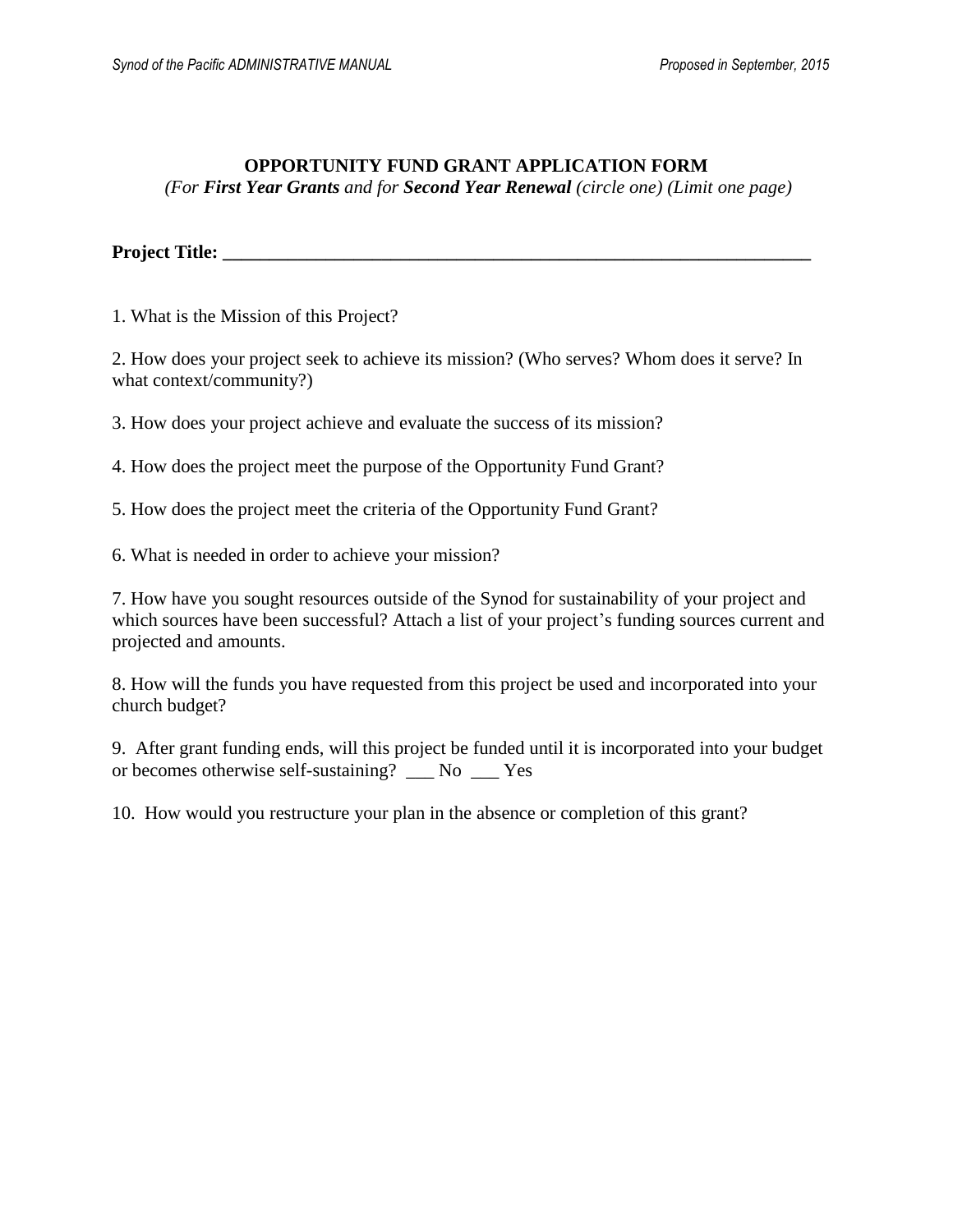# **OPPORTUNITY FUND GRANT APPLICATION FORM END OF PROJECT GRANT YEAR EVALUATION REPORT**

*(For First Year Grants and for Second Year Renewals (circle one) (Limit one page)*

**Project Title: \_\_\_\_\_\_\_\_\_\_\_\_\_\_\_\_\_\_\_\_\_\_\_\_\_\_\_\_\_\_\_\_\_\_\_\_\_\_\_\_\_\_\_\_\_\_\_\_\_\_\_\_\_\_\_\_\_\_\_\_\_\_\_**

1. What was/is the Mission of this Project?

2. How did your project seek to achieve its mission? (Who was? Whom did it serve? In what context/community?)

3. How did your project achieve and evaluate the success of its mission?

4. How did the project meet the purpose of the Opportunity Fund Grant?

5. How did the project meet the criteria of the Opportunity Fund Grant?

6. What was needed in order to achieve your mission?

7. How have you sought resources outside of the Synod for sustainability of your project and which sources have been successful? Attach a list of your project's funding sources current and projected and amounts.

8. How have the funds you have requested from this project been used and incorporated into your church budget?

9. After grant funding ends, will this project be funded until it is incorporated into your budget or becomes otherwise self-sustaining? \_\_\_ No \_\_\_ Yes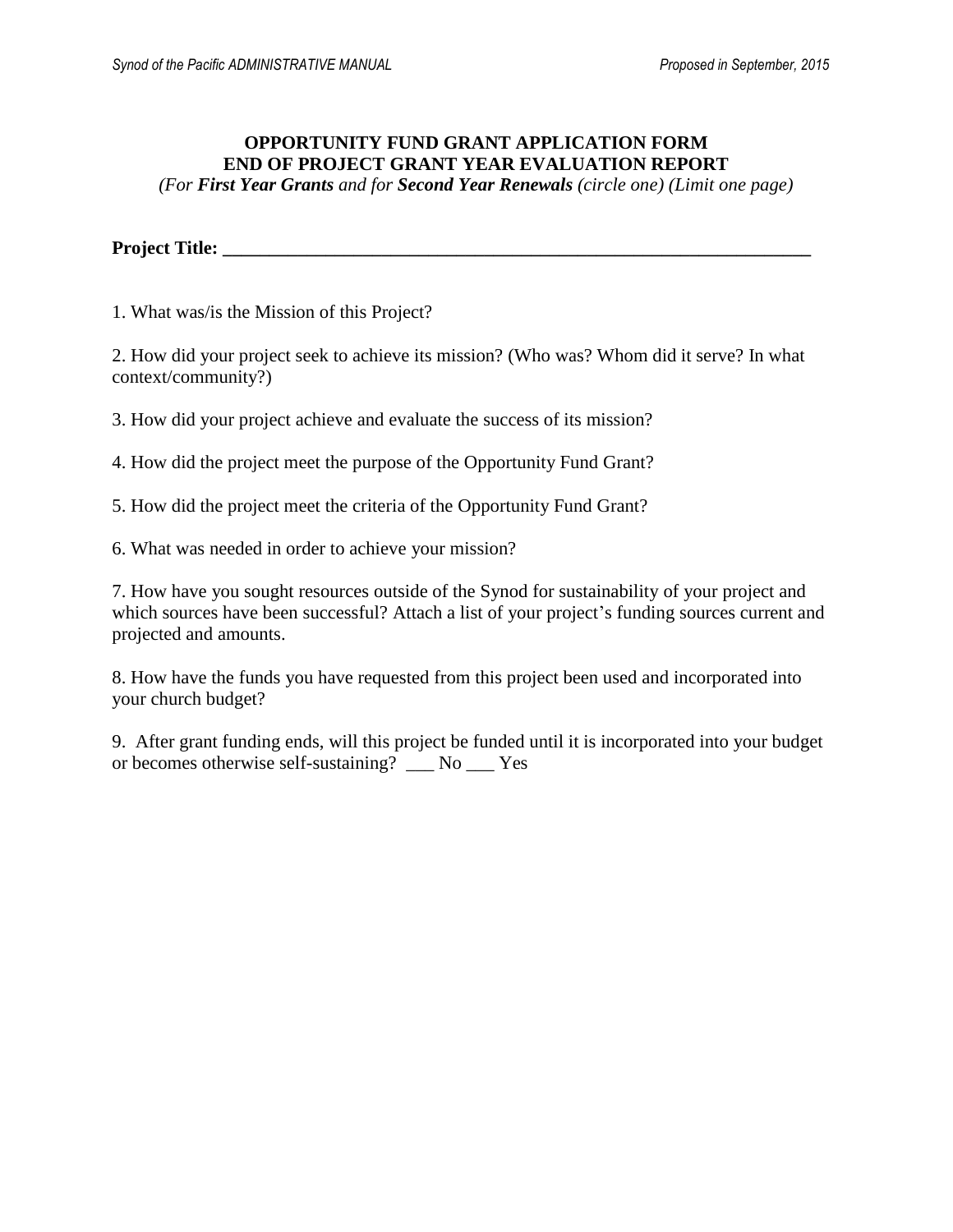# **OPPORTUNITY FUND GRANT APPLICATION CONTINUED**

|                                                                | Contact information of person in charge of this Opportunity Grant Project:                                                                                                                                                                                                                                                                                                                                                                                       |
|----------------------------------------------------------------|------------------------------------------------------------------------------------------------------------------------------------------------------------------------------------------------------------------------------------------------------------------------------------------------------------------------------------------------------------------------------------------------------------------------------------------------------------------|
|                                                                |                                                                                                                                                                                                                                                                                                                                                                                                                                                                  |
|                                                                |                                                                                                                                                                                                                                                                                                                                                                                                                                                                  |
|                                                                |                                                                                                                                                                                                                                                                                                                                                                                                                                                                  |
|                                                                |                                                                                                                                                                                                                                                                                                                                                                                                                                                                  |
|                                                                |                                                                                                                                                                                                                                                                                                                                                                                                                                                                  |
| of this grant period summarizing our experience.___ (initial). | Person authorized to sign the application: I certify that I am authorized to sign this application and that the<br>information contained herein is true and correct and that the Applicant agrees to the terms and conditions<br>of this Fund request. As Project Fiduciary, I certify that all project funds shall be used for the purpose(s)<br>described in this application or that I shall return the funds to the Synod. I will submit a report at the end |
|                                                                | Failure to submit a Project's Prior Grant Year Evaluation Report will preclude further grant award consideration.                                                                                                                                                                                                                                                                                                                                                |
|                                                                |                                                                                                                                                                                                                                                                                                                                                                                                                                                                  |
| <b>Title:</b>                                                  |                                                                                                                                                                                                                                                                                                                                                                                                                                                                  |
|                                                                |                                                                                                                                                                                                                                                                                                                                                                                                                                                                  |
| (Executive Presbyter, Stated Clerk) of your presbytery.        | Please arrange for this application to be reviewed and signed by the appropriate person or body                                                                                                                                                                                                                                                                                                                                                                  |
|                                                                | Person authorized to endorse this application for the Presbytery:                                                                                                                                                                                                                                                                                                                                                                                                |
| application and the Presbytery supports its consideration      |                                                                                                                                                                                                                                                                                                                                                                                                                                                                  |
|                                                                |                                                                                                                                                                                                                                                                                                                                                                                                                                                                  |
| <b>Title:</b>                                                  |                                                                                                                                                                                                                                                                                                                                                                                                                                                                  |
|                                                                | Printed Name: <u>December 2008</u>                                                                                                                                                                                                                                                                                                                                                                                                                               |